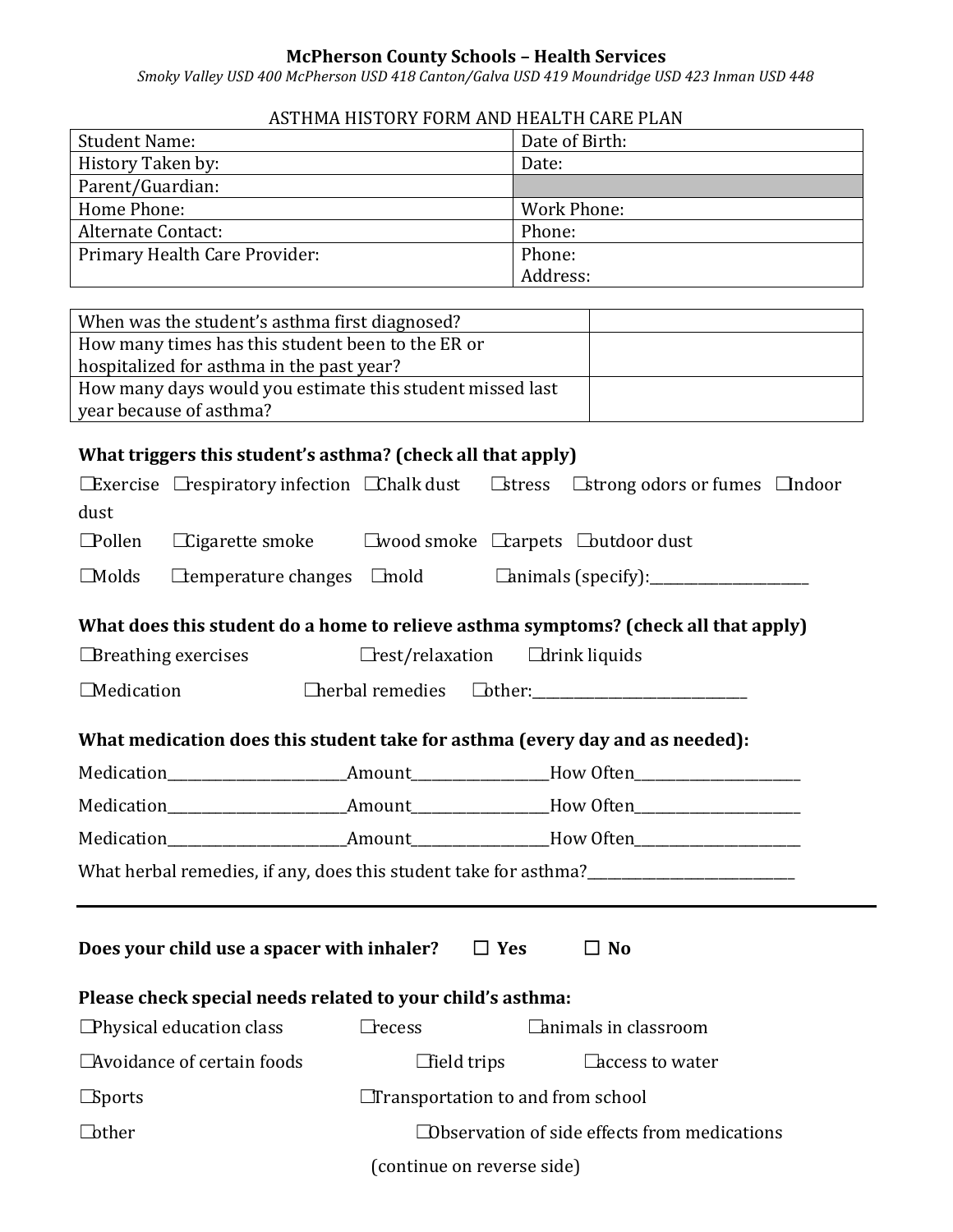|                                                                                                                                                                                                                                                                                      | <b>Asthma Action Plan (To Be Completed By Physician)</b>                                                                                                                                                                                |                                                                                                                                                                                                                                                                                                                                                                              |                                                                                                                                                                                                                                                                                                                                                                                             |  |  |  |
|--------------------------------------------------------------------------------------------------------------------------------------------------------------------------------------------------------------------------------------------------------------------------------------|-----------------------------------------------------------------------------------------------------------------------------------------------------------------------------------------------------------------------------------------|------------------------------------------------------------------------------------------------------------------------------------------------------------------------------------------------------------------------------------------------------------------------------------------------------------------------------------------------------------------------------|---------------------------------------------------------------------------------------------------------------------------------------------------------------------------------------------------------------------------------------------------------------------------------------------------------------------------------------------------------------------------------------------|--|--|--|
| Medication #1: _________________________________Dosage: ___________Time:_________Route: ______                                                                                                                                                                                       |                                                                                                                                                                                                                                         |                                                                                                                                                                                                                                                                                                                                                                              |                                                                                                                                                                                                                                                                                                                                                                                             |  |  |  |
|                                                                                                                                                                                                                                                                                      |                                                                                                                                                                                                                                         |                                                                                                                                                                                                                                                                                                                                                                              |                                                                                                                                                                                                                                                                                                                                                                                             |  |  |  |
| If This Happens                                                                                                                                                                                                                                                                      | <b>Do This</b>                                                                                                                                                                                                                          | <b>Do This Next</b>                                                                                                                                                                                                                                                                                                                                                          |                                                                                                                                                                                                                                                                                                                                                                                             |  |  |  |
| *Student has no asthma<br>symptoms<br>*Student can do usual activities<br>*The student can sleep w/o<br>symptoms                                                                                                                                                                     | *Encourage student/family to<br>maintain therapy at home                                                                                                                                                                                | *Continue to monitor for changes or<br>asthma symptoms                                                                                                                                                                                                                                                                                                                       |                                                                                                                                                                                                                                                                                                                                                                                             |  |  |  |
| *Student has asthma symptoms<br>Shortness of breath<br>Wheezing or whistling<br>$\bullet$<br>sound when exhaling<br>Cough<br>Chest tightness<br>$\bullet$<br>Rapid breathing<br>$\bullet$                                                                                            | *Administer the following<br>Medication:<br>*Allow student to rest for 15<br>minutes. May encourage<br>student to put hands on top of<br>the head to relax chest muscles<br>*Have student take sips of<br>water to help thin secretions | *Monitor student for response to<br>medication<br>$\Box$ If symptoms resolve student may<br>return to class/normal activity but<br>continue to monitor for changes<br>$\Box$ If symptoms do not improve after 1<br>treatment you may repeat treatment<br>and contact parents<br>$\Box$ If symptoms do not improve or<br>worsen after ordered treatments seek<br>medical care |                                                                                                                                                                                                                                                                                                                                                                                             |  |  |  |
| *If student has severe<br>symptoms:<br>Persistent Cough<br>$\bullet$<br>Extreme shortness of<br>$\bullet$<br>breath<br>Retractions between ribs<br>$\bullet$<br>or at the neck<br>Trouble talking<br>$\bullet$<br>Lips or fingernails are blue<br>$\bullet$<br>Struggling to breathe | $\Box$ Seek emergency medical<br>care, call 911<br>$\Box$ Contact parents<br>$\Box$ Administer Epipen for<br>severe asthma symptoms<br>$\Box$ EpiPen Jr.<br>$\Box$ Epi Pen                                                              | <b>Directions for EpiPen:</b>                                                                                                                                                                                                                                                                                                                                                | 1) Pull off blue safety cap<br>2) Place orange tip on upper outer<br>thigh at right angle to leg,<br>through clothes. If thigh cannot<br>be used, use the deltoid muscle<br>on upper arm.<br>3) Press Epipen hard into thigh until<br>auto-injector mechanism<br>functions. Hold in place 10<br>seconds, then remove.<br>4) Give EpiPen to EMS personnel or<br>discard in sharps container. |  |  |  |

Licensed Health Care Provider Signature \_\_\_\_\_\_\_\_\_\_\_\_\_\_\_\_\_\_\_\_\_\_\_\_\_\_\_\_\_\_\_\_\_\_\_\_\_\_\_\_\_\_\_Date \_\_\_\_\_\_\_

(M.D., D.O., D.D.S., A.R.N.P., or P.A.)

**PARENT / GUARDIAN PERMISSION TO ADMINISTER MEDICATION / INFORMATION EXCHANGE**

I hereby give my permission for my child to take the above prescribed medication at school as ordered. I understand that it is my responsibility to furnish the medication in the original container appropriately labeled by the pharmacy / manufacturer or physician stating the name of the medication, the dosage, time to be given, and number of days to be administered at school. Any school employee who administers any medication in accordance with written instructions from the prescribing health care provider shall not be liable for damages as a result of any adverse drug reaction suffered by the student. If the student self-administers the medication, I acknowledge that the above named student has been instructed on self-administration of medication and agree to indemnify and hold the school, and its employees and agents, harmless against any claims relating to the self-administration of such medication. I understand the school policy regarding medication.